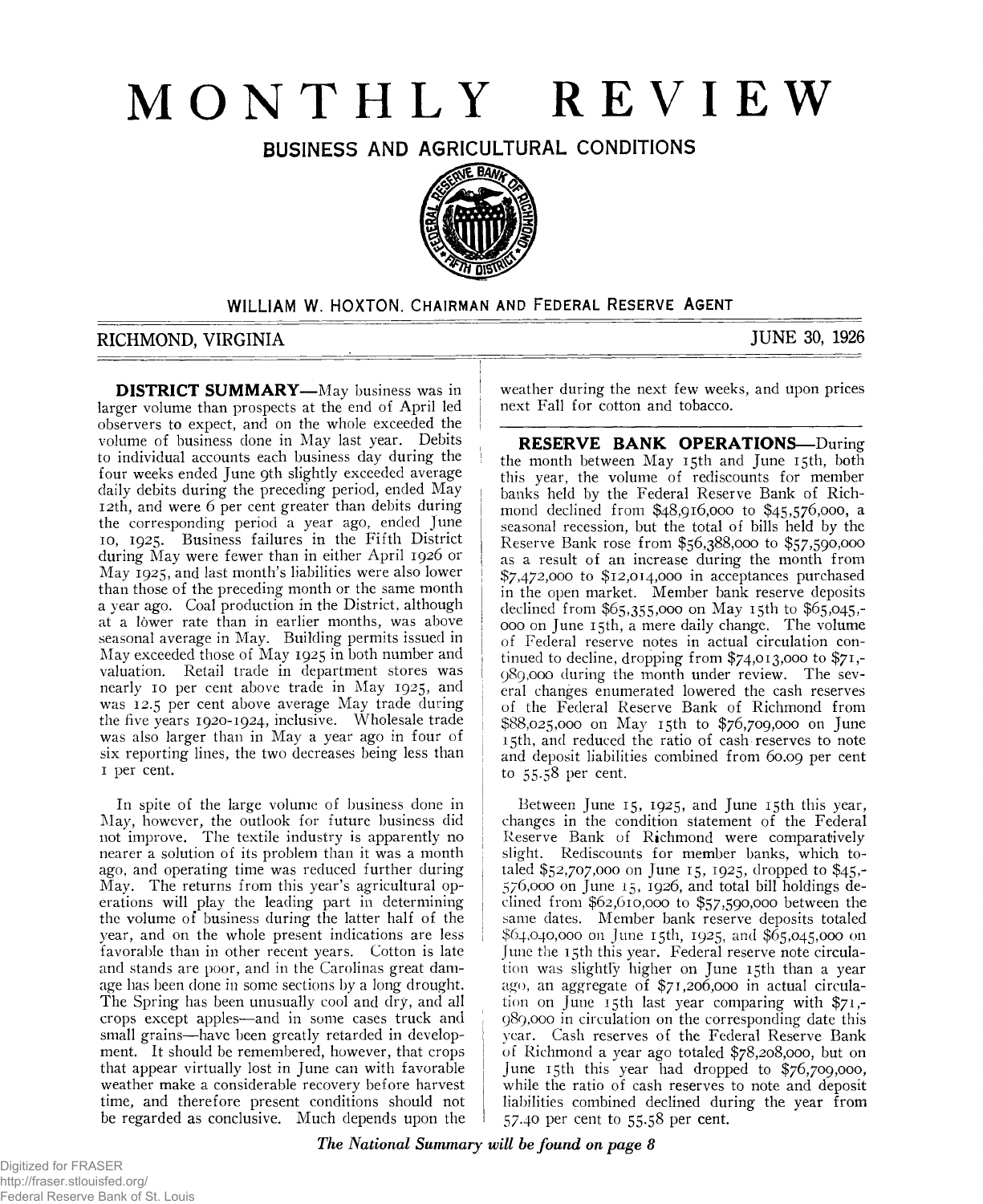| <b>ITEMS</b>                             | June 16, 1926             | May 12, 1926              | June 17, 1925             |
|------------------------------------------|---------------------------|---------------------------|---------------------------|
| 1. Total Loans and Discounts (including) | \$516,144,000             | \$521,854,000             | \$488,487,000             |
| 2. Total Investments in Bond and Securi- | 132,815,000               | 135,658,000               | 138,502,000               |
| 3. Reserve Balance with Federal Reservel | 39,742,000                | 38,682,000                | 38,170,000                |
|                                          | 13,547,000<br>365,036,000 | 13,783,000<br>372,844,000 | 14,190,000<br>342,647,000 |
| 7. Borrowed from Federal Reserve Bank    | 207.321.000<br>15,346,000 | 207,029,000<br>16.147.000 | 200,554,000<br>23,061,000 |

In the accompanying table, the chief items of condition for sixty-eight regularly reporting member banks are shown as of three dates, June 16th and May 12th, both this year, and June 17, 1925, thus affording an opportunity for comparing the latest available figures with those of the preceding month and the preceding year. It should be understood that the figures mentioned for the different dates show the condition of the reporting banks on the report dates only, and do not necessarily indicate that they were the highest or lowest figures that occurred during the period reviewed.

During the month between the middle of May and the middle of June the pressure for credit in agricultural sections normally lightens somewhat, crops being planted, fertilizer purchases arranged, and sales of truck crops giving farmers some ready cash. This year the season is unusually late, and the demand for credit has therefore not declined seasonally, but country banks have reduced their borrowing somewhat from their city correspondents, enabling the latter to reduce their rediscounts at the Reserve Bank. Between May 12th and June 16th, the sixty-eight reporting member banks reduced their outstanding loans and discounts to customers from  $$521,854,000$  to  $$516,144,000$ , and their rediscounts at the Reserve bank from \$16,147,000 to \$15,346,000. At the same time the sixty-eight banks built up their reserve deposits at the Reserve bank from \$38,682,000 to \$39,742,000, and their time deposits rose from \$207,029,000 to \$207,- 321.000. Demand deposits, however, did not increase as they do in most years at this season, but instead declined from \$372,844,000 to \$365,036,000, and the reporting banks reduced their investments in bonds and securities from \$135,658,000 to \$132,815,000 during the month under review. Cash in vaults changed little, dropping from \$13,783,000 on May 12th to \$13,547,000 on June 16th.

Compared with the figures reported on June 17, 1925, those of this year show a considerably larger volume of credit extended to customers by the reporting banks. Total loans and discounts, which stood at \$488,- 487,000 on June 17th last year, rose to \$516,144,000 011 June 16th this year, while aggregate borrowing by the sixty-eight reporting banks at the Reserve bank declined between the same dates from \$23,061,000 to \$15,- 346.000. Total investments in bonds and securities by the reporting banks dropped from \$138,502,000 to \$132,815,000 during the year, and cash in vaults also declined, from \$14,190,000 to \$13,547,000. On the other hand, demand deposits rose from \$342,647,000 to \$365,036,000 and time deposits from \$200,554,000 to \$207,- 321.000. these deposit gains necessitating larger reserve deposits, which rose from \$38,170,000 on June 17, 1925, to \$39,742,000 on June 16, 1926.

**SAVINGS DEPOSITS—** There was a seasonal decline in total deposits in fourteen regularly reporting mutual savings banks in Baltimore during the month of May, but at the end of that month the total was greater than on any other end of month date on record except April 30th this year. At the close of business May 31st, aggregate deposits in the fourteen banks amounted to \$154,327,333, compared with \$154,- 783,083 on April 30th this year and \$149,012,030 on May 31, 1925. Time deposits in sixty-eight regularly reporting member banks in thirteen leading Fifth District cities totaled \$207,321,000 on June 16th, exceeding the record total of \$207,029,000 on May 12th this year and also the total of \$200,554,000 on deposit in the same institutions on June 17, 1925.

#### **DEBITS TO INDIVIDUAL ACCOUNTS IN LEADING TRADE CENTERS**

The accompanying table shows total debits to individual, firm and corporation accounts in the clearing house banks of twenty-three trade centers in the Fifth Reserve District during three periods of four weeks each. The figures for the latest available period, ended June 9th, may be compared with those reported for the preceding four weeks ended May 12th this year and with those of the corresponding four weeks ended June 10, 1925.

Aggregate debits during the four weeks ended June 9th amounting to \$1,220,528,000 showed a decrease of 1.5 per cent under the total of \$1,239,007,000 for the preceding like period, ended May 12th, but the later period contained over 4 per cent fewer business days than the earlier period, due to the Memorial Day holiday and in Virginia and South Carolina to the Jefferson Davis Birthday holiday. Nine of the twentythree reporting cities showed higher figures during the four weeks ended June 9th than during the period ended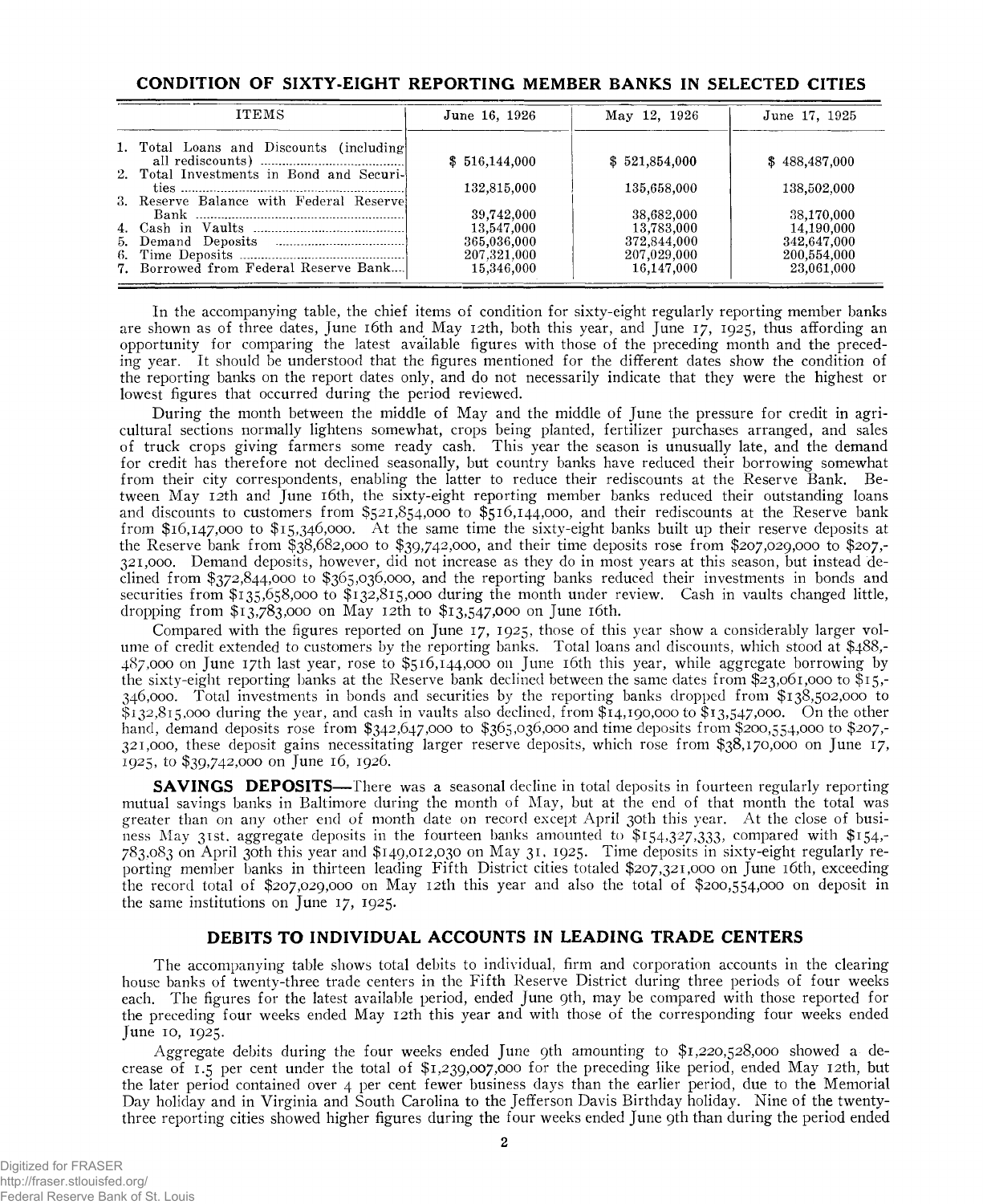|               |                                       |                                       | TOTAL DEBITS FOR THE FOUR WEEKS ENDING |  |  |
|---------------|---------------------------------------|---------------------------------------|----------------------------------------|--|--|
| <b>CITIES</b> | June 9, 1926                          | May 12, 1926                          | June 10, 1925                          |  |  |
|               | \$<br>36,653,000<br>393,350,000       | \$<br>36,344,000<br>406,450,000       | \$<br>24,986,000<br>379,378,000        |  |  |
|               | 25,117,000                            | 24,164,000                            | 20,603,000                             |  |  |
|               | 33,094,000                            | 32,242,000                            | 30,085,000                             |  |  |
|               | 45,227,000                            | 49,442,000                            | 43,091,000                             |  |  |
|               | 18,414,000                            | 17,468,000                            | 16,306,000                             |  |  |
|               | 7,941,000                             | 8,729,000                             | 8,380,000                              |  |  |
|               | 7,570,000                             | 7,737,000                             | 7,421,000                              |  |  |
|               | 24,408,000                            | 20.646.000                            | 22,091,000                             |  |  |
|               | 23,536,000                            | 27,073,000                            | 19,853,000                             |  |  |
|               | 16,803,000                            | 19,436,000                            | 19,766,000                             |  |  |
|               | 9,153,000<br>22,939,000<br>19,025,000 | 9,664,000<br>23,610,000<br>19,325,000 | 8,881,000<br>24,222,000<br>17,436,000  |  |  |
|               | 9,475,000                             | 8.658.000                             | 7,891,000                              |  |  |
|               | 68,626,000                            | 73,713,000                            | 63,815,000                             |  |  |
|               | 18,907,000                            | 13,895,000                            | 25,249,000                             |  |  |
|               | 115,358,000                           | 115,370,000                           | 109,383,000                            |  |  |
|               | 27,359,000                            | 26,445,000                            | 24,065,000                             |  |  |
|               | 13,493,000                            | 14.132,000                            | 12,402,000                             |  |  |
|               | 231,961,000                           | 228,423,000                           | 219,343,000                            |  |  |
|               | 18,729,000                            | 19,457,000                            | 16.480.000                             |  |  |
|               | 33,390,000                            | 36,584,000                            | 30,088,000                             |  |  |
|               | \$1,220,528,000                       | \$1,239,007,000                       | \$1,151,215,000                        |  |  |

May 12th, while 14 cities reported lower totals for the more recent period. Most of the changes either way were comparatively small.

Debits during the four weeks ended June 9th this year exceeded the total of \$1,151,215,000 reported for the corresponding four weeks in 1925 by 6 per cent, nineteen of the twenty-three centers showing higher figures for the period ended June 9, 1926, than for the like period ended June 10, 1925. Asheville led all reporting cities with a percentage gain of 46.6 per cent. An average increase of 6 per cent in debits this year in comparison with a decrease of approximately 3 per cent ip the Federal Reserve Board's wholesale price index makes a very favorable showing for the volume of business done in the Fifth District during the past month in comparison with the same month of 1925.

**BUSINESS FAILURES**— Reviewing business failure returns for May in its issue of June 5th *Dun's Review* says, " The business mortality in the United States decreased substantially in May, both as to number of failures and amount of liabilities. Thus, 1,730 commercial defaults were reported, with an indebtedness of \$33,543,318, these totals showing reductions of about 11.5 and 13.1 per cent, respectively, from the figures for the shorter month of April. During that period, failures numbered 1,957 and involved \$38,487,- 321, while in March the number was 1,984 and the liabilities \$30,622,547. Aside from the latter sum, the indebtedness for May is the lightest reported for a single month since last October, while the number of defaults for May is the smallest for all months since last November. Comparing with the record for May of last year, when the number of failures was 1,767 and the liabilities \$37,026,552, the present returns show a slight numerical decrease and a reduction of about 9.4 per cent in the indebtedness. The improvement over the statistics for April of the current year extends to both the manufacturing and trading classifications, the falling off in number of manufacturing insolvencies being especially marked. As to the liabilities, the trading division shows the largest decrease."

Failures in the Fifth District during May followed the same trend as in the nation, falling below the figures of both April 1926 and May 1925 in both number of insolvenies and liabilities involved. May 1926 witnessed 118 failures in the District, with liabilities totaling \$1,963,570, compared with 134 failures and liabilities of \$3,320,683 reported for April this year and 131 failures for \$5,752,331 reported in May last year. In percentage improvement, the Fifth District shows up better than the national average.

**COAL**— Following a seasonal trend, the rate of production of bituminous coal turned upward during the first week in May, West Virginia's output increasing perhaps more than any other state, enabling it to go ahead of Pennsylvania in total production during the month. National production of soft coal during the first 132 working days of the current calendar year totaled 233,395,000 net tons, the second largest output for the corresponding period of the past seven years, 1923 with 241,584,000 net tons alone exceeding this year's figure.

The production of anthracite coal since the termination of the miners' strike has been at a higher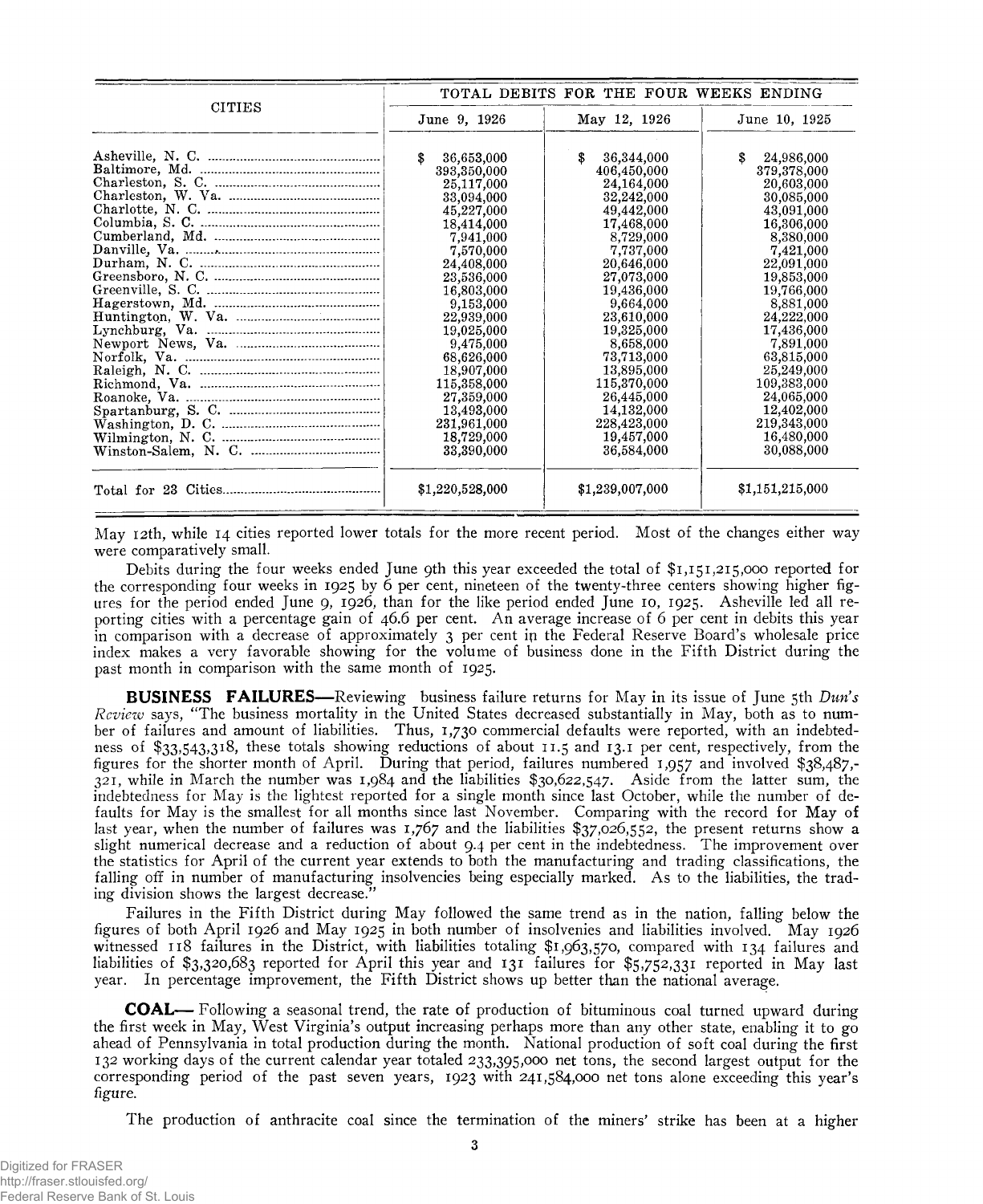rate than during the preceding year, and reserve stocks are being steadily rebuilt. It remains to be seen, however, whether production this summer can accumulate sufficient surplus to carry the country through next winter without resort again to substitutes for hard coal.

**TEXTILES**— Operations in textile mills were further curtailed during May when the consumption of cotton by mills in the Fifth District amounted to only 209,204 bales, a decrease of 10.9 per cent under the 234,684 bales used in April and 18.0 per cent less than the 255,077 bales consumed in March this year. May consumption was also 2.2 per cent below the 213,830 bales used in May 1925. North Carolina mills used only 117,805 bales of botton in May this year, South Carolina mills used 81,904 bales, and Virginia mills 9,495 bales, the North Carolina figures slightly exceeding consumption in May 1925 but the 1926 figures for South Carolina and Virginia falling considerably below those of the preceding year. Correspondents among textile executives write that business is exceedingly hard to secure, practically all orders being of a filling in nature, and complaint of unprofitable operations is quite general.

|                                                                                                                                                                   | <b>CITIES</b><br>New                                                                                                                                                                                                                                                                                                                                                                                                                                                                                                                                                              |                                                                                                                                                                               |                                                                                                                                                                        | Premits Issued<br>Repairs                                                                                                                                                            |                                                                                                                                                                                                    | New Construction<br>Alterations                                                                                                                                                                                                                                                                                        |                                                                                                                                                                                                                                                                                                             | Increase or<br>Decrease<br>οf                                                                                                                                                                                                                                                                             |                                                                                                                                                                                                                                                                               | Per Cent<br>οf<br>Increase          |                                                                                                                                                                                                                                                                                   |                                                                                                                                                                                                                                                                                        |                                                                                                                                                                                           |
|-------------------------------------------------------------------------------------------------------------------------------------------------------------------|-----------------------------------------------------------------------------------------------------------------------------------------------------------------------------------------------------------------------------------------------------------------------------------------------------------------------------------------------------------------------------------------------------------------------------------------------------------------------------------------------------------------------------------------------------------------------------------|-------------------------------------------------------------------------------------------------------------------------------------------------------------------------------|------------------------------------------------------------------------------------------------------------------------------------------------------------------------|--------------------------------------------------------------------------------------------------------------------------------------------------------------------------------------|----------------------------------------------------------------------------------------------------------------------------------------------------------------------------------------------------|------------------------------------------------------------------------------------------------------------------------------------------------------------------------------------------------------------------------------------------------------------------------------------------------------------------------|-------------------------------------------------------------------------------------------------------------------------------------------------------------------------------------------------------------------------------------------------------------------------------------------------------------|-----------------------------------------------------------------------------------------------------------------------------------------------------------------------------------------------------------------------------------------------------------------------------------------------------------|-------------------------------------------------------------------------------------------------------------------------------------------------------------------------------------------------------------------------------------------------------------------------------|-------------------------------------|-----------------------------------------------------------------------------------------------------------------------------------------------------------------------------------------------------------------------------------------------------------------------------------|----------------------------------------------------------------------------------------------------------------------------------------------------------------------------------------------------------------------------------------------------------------------------------------|-------------------------------------------------------------------------------------------------------------------------------------------------------------------------------------------|
| $\dot{\mathbf{z}}$                                                                                                                                                |                                                                                                                                                                                                                                                                                                                                                                                                                                                                                                                                                                                   | 1926                                                                                                                                                                          | 1925                                                                                                                                                                   | 1926                                                                                                                                                                                 | 1925                                                                                                                                                                                               | 1926                                                                                                                                                                                                                                                                                                                   | 1925                                                                                                                                                                                                                                                                                                        | 1926                                                                                                                                                                                                                                                                                                      | 1925                                                                                                                                                                                                                                                                          |                                     | Total<br>Valuation                                                                                                                                                                                                                                                                | or<br>Decrease                                                                                                                                                                                                                                                                         | فہ<br>2                                                                                                                                                                                   |
| 1<br>2<br>3<br>4<br>5<br>6<br>7<br>8<br>9<br>10<br>11<br>12<br>13<br>14<br>15<br>16<br>17<br>18<br>19<br>20<br>21<br>22<br>23<br>24<br>25<br>26<br>27<br>28<br>29 | Baltimore, Md<br>Cumberland, Md<br>Frederick, Md<br>Hagerstown, Md<br>Danville Va<br>Lynchburg, Va<br>Norfolk, Va.<br>Petersburg, Va.<br>Richmond, Va.<br>Roanoke, Va.<br>Bluefield, W. Va<br>Charleston, W. Va.<br>Clarksburg, W. Va<br>Huntington, W.Va.<br>Parkersburg, W.Va<br>Asheville, N. C.<br>Charlotte, N. C.<br>Durham, N. C.<br>Greensboro, N.C.<br>High Point, N.C<br>Raleigh, N. C<br>Salisbury, N. C.<br>Wilmington, N. C.<br>Winston-Salem, N. C.<br>Charleston, S. C<br>Columbia, S. C.<br>$\sim$<br>Greenville, S. C<br>Spartanburg, S. C.<br>Washington, D. C. | 598.<br>33<br>11<br>26<br>11<br>32<br>62<br>7<br>153<br>121<br>24<br>55<br>23<br>92<br>42<br>102<br>76<br>40<br>57<br>83<br>41<br>23<br>9<br>89<br>8<br>12<br>18<br>31<br>274 | 675<br>27<br>8<br>36<br>5<br>31<br>121<br>10<br>182<br>94<br>22<br>34<br>13<br>19<br>45<br>64<br>34<br>67<br>76<br>78<br>16<br>11<br>89<br>22<br>24<br>26<br>24<br>139 | 1,403<br>15<br>25<br>35<br>43 <sup>1</sup><br>65<br>5<br>83<br>59<br>7<br>18<br>16<br>$\star$<br>4<br>68<br>8<br>26<br>43<br>15<br>12<br>7<br>5<br>53<br>25<br>30<br>28<br>30<br>382 | $1,250$ \$<br>16<br>4<br>16<br>4<br>20<br>48<br>4<br>108<br>53<br>12<br>15 <sup>1</sup><br>26 <sup>°</sup><br>8<br>46<br>19<br>11<br>31<br>7<br>8<br>19<br>51<br>82<br>56<br>56<br>18<br>27<br>510 | 4,209,600<br>203,802<br>196.765<br>32,925<br>59,435<br>89,296<br>242,320<br>30,550<br>798,579<br>722,380<br>50,950<br>101,752<br>25,275<br>$*272,380$<br>147.750<br>577,924<br>760.599<br>579.150<br>139,536<br>327,720<br>637,425<br>98,745<br>17,200<br>410.190<br>87.700<br>25,500<br>48.305<br>63,460<br>4,323,670 | \$3,295,800<br>357,720<br>45,450<br>93,630<br>10.695<br>51,630<br>248.174<br>17,375<br>961,113<br>356,740<br>97,550<br>73,625<br>9,250<br>219.825<br>299,160<br>1,082,050<br>299,878<br>443.335<br>315.735<br>366,949<br>35,450<br>32,700<br>288.411<br>22.130<br>101,550<br>188,940<br>95,006<br>5,649,182 | $674,760$ \$<br>S<br>13,165<br>1.100<br>129,235<br>17,546<br>32,162<br>31,601<br>6,141<br>72,415<br>10,326<br>3,950<br>7,497<br>11,800<br>$*11,090$<br>1.950<br>15,014<br>10,300<br>37,885<br>128,825<br>9.750<br>18,954<br>15,190<br>6,700<br>38,260<br>107,510<br>11,795<br>48,285<br>16,105<br>936,585 | 643,680<br>13.910<br>5.700<br>9,015<br>8,500<br>18,858<br>41,412<br>1,350<br>111,893<br>105,454<br>3,475<br>23,075<br>6,350<br>1.145<br>17,375<br>39,275<br>11.200<br>30,765<br>4.150<br>6,100<br>13,520<br>5.000<br>33.913<br>25,862<br>34,257<br>8.150<br>13,406<br>532,018 | s<br>$\overline{\phantom{0}}$<br>-- | 944.880<br>154,663<br>146.715<br>59,515<br>57,786<br>50,970<br>15,665<br>17,966<br>202,012<br>270,512<br>$46,125$ –<br>12,549<br>21,475<br>276,403<br>350,426<br>305,957<br>205,739<br>17,585<br>283,330<br>64,965<br>13,800<br>126,126<br>147,218<br>98,512<br>100,500<br>28,847 | 24.0%<br>41.6<br>286.8<br>58.0<br>301.0<br>72.3<br>5.4<br>95.9<br>18.8<br>58.5<br>45.7<br>13.0<br>137.7<br>$71.270 - 32.3$<br>87.3<br>31.3<br>98.4<br>43.4<br>5.5<br>75.9<br>132.7<br>36.6<br>39.1<br>306.8<br>72.5<br>$-51.0$<br>26.6<br>$\overline{\phantom{m}}$<br>$920,945 - 14.9$ | 1<br>$\mathbf 2$<br>3<br>4<br>5<br>6<br>$\overline{7}$<br>8<br>9<br>10<br> 11<br>12<br>13<br>14<br>15<br>16<br>17<br>18<br>19<br>20<br>21<br>22<br>23<br>24<br>25<br>26<br>27<br>28<br>29 |
|                                                                                                                                                                   | Totals                                                                                                                                                                                                                                                                                                                                                                                                                                                                                                                                                                            | 2,061                                                                                                                                                                         | 1,992                                                                                                                                                                  | 2,511                                                                                                                                                                                |                                                                                                                                                                                                    | 2,479 \$15,008,503                                                                                                                                                                                                                                                                                                     | \$15,059,053                                                                                                                                                                                                                                                                                                | \$2,414,806                                                                                                                                                                                                                                                                                               | \$1,768,808                                                                                                                                                                                                                                                                   | S                                   | 595,448                                                                                                                                                                                                                                                                           | 3.5%                                                                                                                                                                                                                                                                                   |                                                                                                                                                                                           |

| BUILDING OPERATIONS FOR THE MONTHS OF MAY 1926 AND 1925. |  |  |  |  |  |  |  |  |
|----------------------------------------------------------|--|--|--|--|--|--|--|--|
|----------------------------------------------------------|--|--|--|--|--|--|--|--|

**\* Huntington's figures not included in totals. —Denotes decrease**

**NOTE-- The figures in the above table reflect the amount of work provided for in the corporation limits of the several cities, but take no account of suburban developments.**

Twenty-eight Fifth District cities for which both 1926 and 1925 building permit figures are available issued 2,061 permits for new construction in May this year, exceedingly slightly the 1,992 permits issued in May 1925, but total estimated valuation figures of  $$15,008,503$  for May 1926 were slightly below the total of \$15,059,053 reported for May last year. In alteration and repair work, permits issued this year numbered 2,511 compared with 2,479 issued in May 1925, while valuation figures for the work totaled \$2,414,806 this year and \$1,768,808 last year. Total valuation figures for both new construction and alteration or repair work amounted to \$17,423,309 in May this year, an increase of \$595,448 or 3.5 per cent, over the total for all classes of permits of \$16,827,861 in May 1925. A majority of the twenty-eight reporting cities exceeded their May 1925 valuation figures, sixteen cities reporting higher figures this year while twelve cities reported reduced *totals.* The largest percentage increases were due rather to comparatively low figures in May last year than to exceptionally high figures this year, but increases representing real gains were reported for Baltimore, Frederick, Roanoke, Asheville, Durham, Raleigh, Salisbury, and Winston-Salem.

The F. W. Dodge Corporation reports contracts awarded for construction in the Fifth District totaling \$ 31 >859,429 in May 1926, of which \$15,390,459 was for residential contracts, compared with total awards for \$39,005,445 in April, of which \$19,997,145 was for residential work.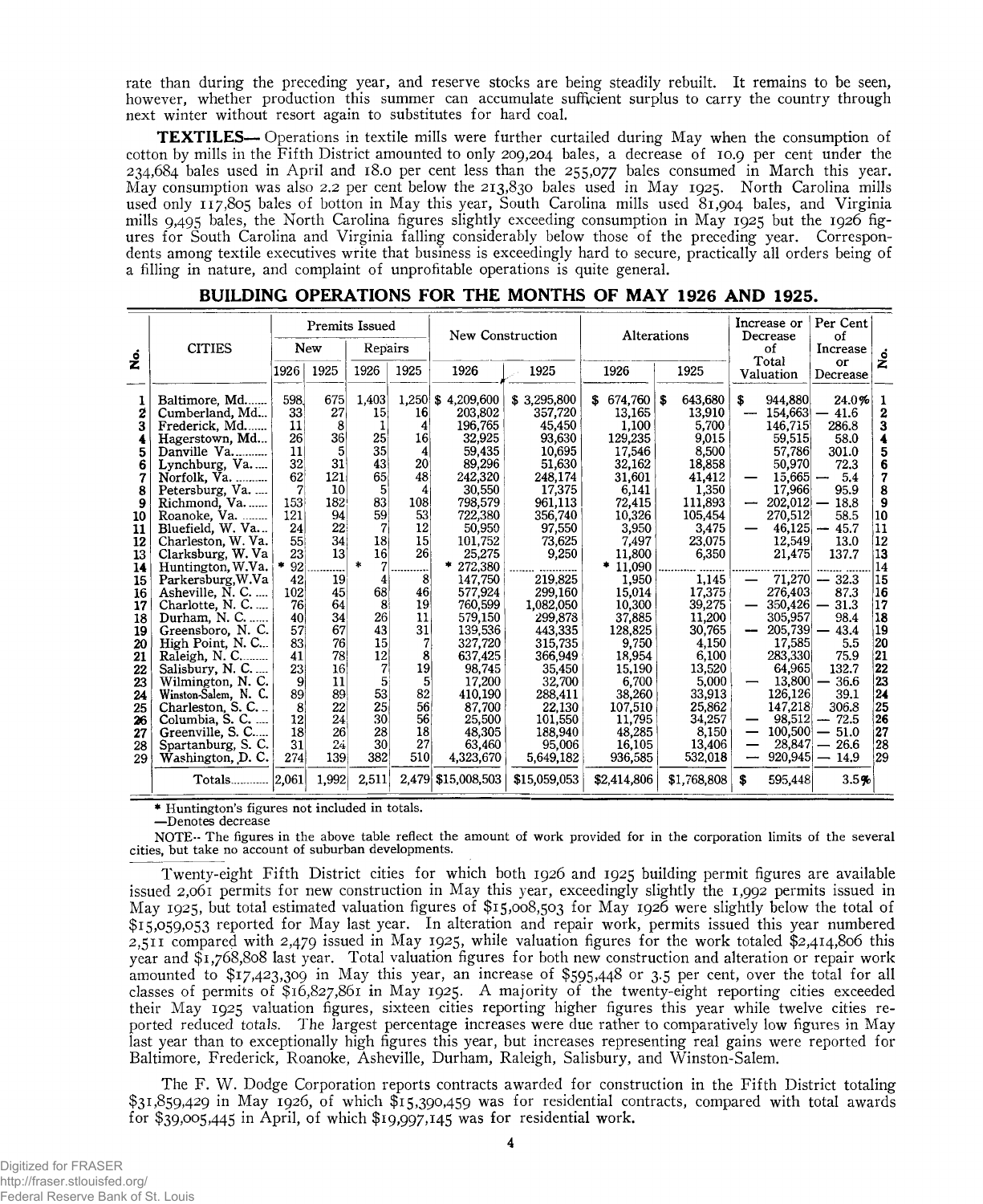**COTTON**— Influenced by favorable weather conditions, large stocks of cotton on hand, and declining consumption both at home and abroad, cotton prices have worked down to the lowest level reached since the end of April 1922. In our May 31st *Review,* we traced weekly average spot cotton prices in the Carolinas through the week ended May 15th, the average for that week being 17.22 cents per pound for middling short staple. During the following week the average declined to 17.03 cents, and remained approximately stationary at 17.08 cents during the seven days ended May 29th. A temporary upward swing during the first week in June carried the average price to 17.19 cents, but the rise was not sustained, the average for the latest week for which data are available, ended June 12th, dropping to 16.97 cents, the first time spot cotton prices have gone below 17 cents in four years.

Cotton consumption continued to decline during May, falling below that of April this year and May last year. The Census Bureau's June 14th report gives May 1926 consumption as 516,758 bales, compared with 575,799 bales used in April this year and 531,668 bales in May a year ago. Total consumption for the ten months of the present cotton year—August 1, 1925 to June 1, 1926—amounted to 5,471,565 bales, compared with 5,225,408 bales consumed during the corresponding ten months of the preceding cotton year. Cotton on hand at manufacturing establishments at the end of May totaled 1,449,932 bales, compared with 1,639,174 bales a month earlier this year and 1,343,019 bales on May 31, 1925. Public warehouses and compresses held 2,964,824 bales in storage on May 31st, compared with 3,530,811 bales on April 30, 1926, and 1,139,652 bales so held on May 31, 1925. Active spindles dropped to 32,267,410 during May, compared with 32,893,042 spindles active in April this year and 33,136,926 spindles active in May a year ago. April exports of 419,459 bales showed a decided drop below the 516,494 bales shipped over seas in April, but exceeded shipments of 330,967 bales in May 1925. Imports in May totaled 13,626 bales, in April this year 33,464 bales, and in May last year 14,219 bales.

Consumption of cotton in cotton growing states totaled 363,475 bales in May, a lower amount than the total of 404,014 bales consumed in April but more than the 359,010 bales used in cotton growing states in May 1925.

The condition of this year's cotton crop is quite spotted in the Fifth District, and is not up to the national average. No official reports have been issued this year on the growing crop, but the best information available seems to indicate that in the cotton growing states as a whole the weather has recently been favorable for growth, and the plants have made distinct progress, although the crop is still decidedly late. In the Fifth District, the weather has been either too dry for proper germination of seed or too cool for development of plants already up. Parts of the Carolinas have had reasonably satisfactory weather, but some of the best cotton growing counties are suffering from a severe drought. In South Carolina the counties needing rain are the same counties that suffered most from the long drought of last summer, and this year conditions are worse than they were a year ago, the lack of moisture having been felt earlier in the season. Cotton can recover a great deal of lost ground, however, if conditions are favorable during the balance of the season, but it is yet difficult to estimate with any degree of accuracy the probable yield.

**AGRICULTURAL NOTES**—MARYLAND fruit prospects are bright. Apples and peaches set well, the fruit is large for this season of the year, and the June drop left plenty of fruit on the trees to assure an excellent yield. Other leading crops have been retarded by cool and dry weather, however, and in general the farm outlook in Maryland is less favorable than at the same time last year. Corn planting was late, the weather was unusually cold, and much damage was done by cut worms. Considerable replanting has been done. Tobacco growers were forced to transplant when the weather was too dry, and the stands are consequently poor. Plants set out were low in quality in many cases. Hay and pasture condition is very low, averaging about 20 points below last year. Truck crops are doing moderately well. Strawberry returns were fairly satisfactory and potatoes are making fairly good growth on an increased acreage.

VIRGINIA farm work and the growth of all crops were greatly retarded by unfavorable weather during May, and the condition of all crops on June 1st was below the ten year average, according to the monthly report of the Virginia Crop Reporting Service. The work of planting corn, peanuts and tobacco, most of which is usually completed by June 1st, was delayed, and a large percentage of these crops still remained to be planted after that date. The corn crop came up fairly well, but owing to the unfavorable weather conditions growth has been very slow and there has been damage from cut worms, making considerable replanting necessary. Dry weather in the tobacco section delayed planting, and growers who set out plants during May had great difficulty in getting a stand. Rains during the last of May and since the first of June were beneficial, and farmers have been able to make considerable progress with their plowing and planting since that time. Rain has not been sufficient to meet the crop needs, however, and the rains that have fallen have been more or less local showers. Hay crops throughout the state are in very poor conditions, averaging 57 per cent of a normal on June 1st in comparison with the ten year average of 80 per cent on the same date. Pastures declined in condition during May because of the exceedingly dry weather. In many sections farmers had to feed their stock, and many stated that this was the first time they had ever fed cattle during the month of May. The poor condition of pasturage has retarded the growth of lambs and prevented cattle from making the usual improvement. Virginia fruit prospects vary widely, apples promising a larger than average crop, while most other fruits have been so seriously damaged by cold weather, late frosts, and lack of moisture that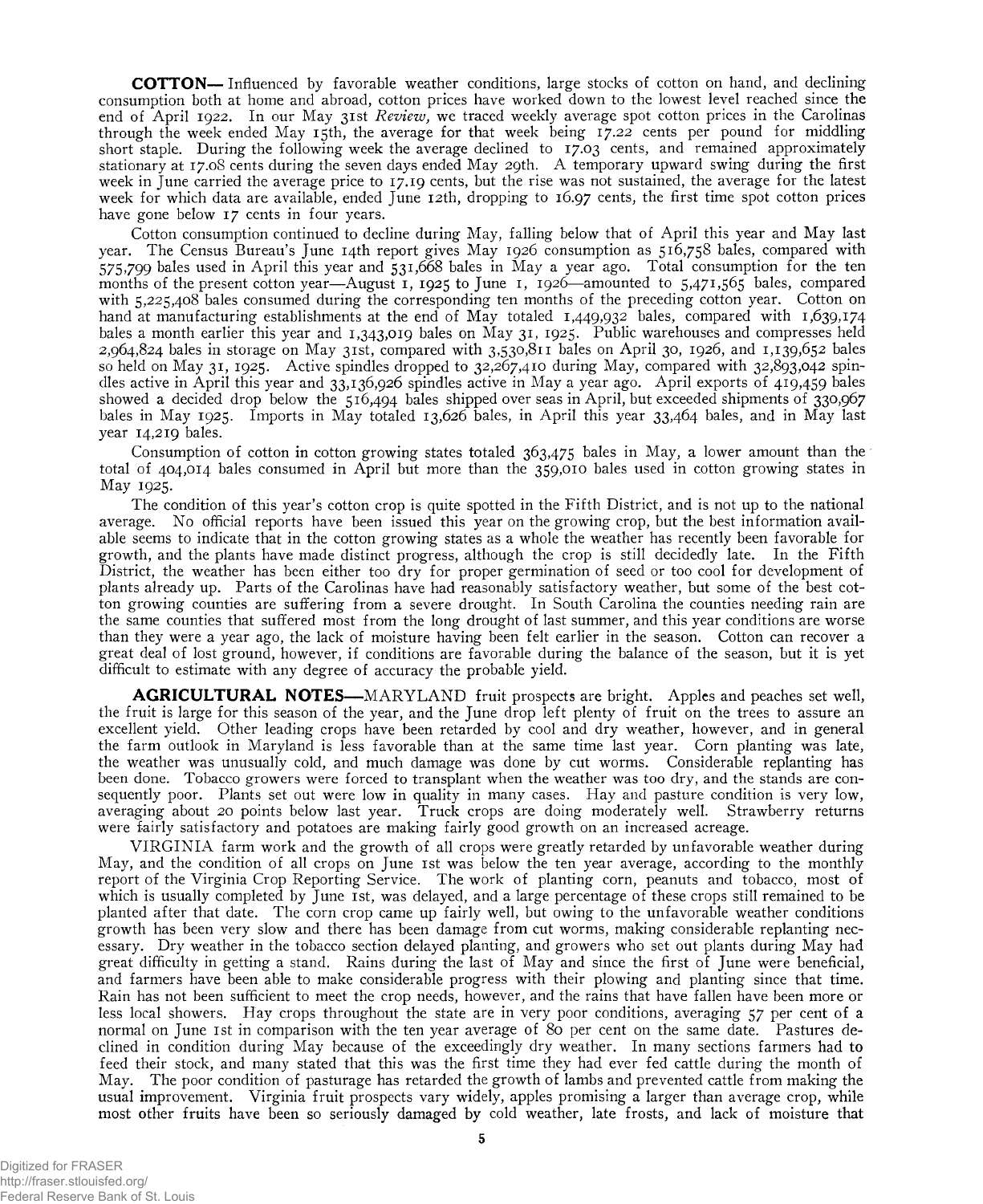very small yields are indicated. Apples seem to be setting unusually well, especially in commercial orchards, the June ist condition averaging 70 per cent in comparison with the ten year average of 53 per cent. The production of the two most important varieties, York Imperial and Winesap, is expected to be quite large, Winesaps having set unusually well. The peach crop suffered severely from frosts, but most of the damage was to farm orchards and commercial growers expect a moderate yield. Blackberries and huckleberries have set well and with favorable weather may produce a good crop, but the strawberry crop was less than was expected. Prices for strawberries were good, however, and growers probably got as much money for their crops as a larger yield would have brought.

NORTH CAROLINA has received some good rains and fairly warm weather since June 1st, and farm conditions have distinctly improved, according to the June n th report of the Crop Reporting Service of the State Department of Agriculture. Rain has fallen in all sections east and north of Raleigh, but the southern Piedmont and many western counties report that they are still greatly in need of rain. The principal damage from the cool and dry weather was its effects on seed germination, especially on cotton, retarded plant growth, and reduction in quality of truck and fruit. Corn is reported in better condition than other crops, with good stands the rule and little replanting necessary. Corn prospects are considered bright. Wheat averages from fair to very good. The expected yield per acre is slightly below the yield last year, but a larger acreage this season is expected to increase total production for the state about 8 per cent. Tobacco has suffered probably as much as any other crop from the dry weather. Stands are poor and irregular, and when plants were set out it was generally necessary to water them. The recent rains were best in the tobacco section, however, and although they were insufficient to supply the needs of the crop, they improved the crop distinctly and farmers report good growth toward the middle of June. The season is from ten days to three weeks late, however. Commercial potato crops averaged about 100 to 105 bushels per acre, but many of the potatoes are smaller than usual as a result of the excessively dry weather. Shipments are moving in quantities. Other truck crops in eastern counties were held back by the drought and are considerably backward for the season, but have improved with recent rains. Some are still in need of rain, but prospects are generally fair. A good crop of apples is expected, present conditions averaging 8 points above the condition on June ist last year. The best conditions are in commercial orchards in the northwestern counties. Hay prospects are very poor, and pastures are extremely dry and short.

SOUTH CAROLINA small grains produced one of the best crops on record this year, but other farm prospects in the state are the poorest in the Fifth District. The northern and northwestern counties have suffered a drought probably more severe than that of last summer, and stands of all crops in those sections are very poor. The coastal counties have good crops, and the tobacco crop is making fairly satisfactory progress, but present indications are for lower yields in all crops this year except grains.

#### **FIGURES ON RETAIL TRADE As Indicated By Reports from Thirty-One Representative Department Stores for the Month of MAY 1926**

| Percentage increase in May 1926 sales over sales in May 1925:                                                                        |                 |                    |                     |                 |
|--------------------------------------------------------------------------------------------------------------------------------------|-----------------|--------------------|---------------------|-----------------|
| Baltimore<br>8.2                                                                                                                     | Richmond<br>6.9 | Washington<br>11.1 | Other Cities<br>9.9 | District<br>9.3 |
| Percentage increase in cumulative sales from January 1st through May, over sales during the corresponding five<br>months in $1925$ : |                 |                    |                     |                 |
| $1.6\,$                                                                                                                              | 2.0             | 8.0                | 3.6                 | 4.2             |
| Percentage increase in May 1926 sales over average May sales during the five years 1920-1924, inclusive:                             |                 |                    |                     |                 |
| 0.5                                                                                                                                  | 33.5            | 23.7               | 8.3                 | 12.5            |
| Percentage increase in stock on hand May 31, 1926, over stock on May 31, 1925:                                                       |                 |                    |                     |                 |
| 5.5                                                                                                                                  | 5.5             | 7.3                | $-2.4$              | 5.1             |
| Percentage increase in stock on hand May 31, 1926, over stock on April 30, 1926:                                                     |                 |                    |                     |                 |
| $-3.5$                                                                                                                               | $-0.4$          | $-4.2$             | $-3.5$              | $-3.5$          |
| Percentage of sales during May 1926 to average stock carried during that month:                                                      |                 |                    |                     |                 |
| 27.0                                                                                                                                 | 26.1            | 29.1               | 23.9                | 27.3            |
| Percentage of cumulative sales since January 1st to average stock carried during each of the five months:                            |                 |                    |                     |                 |
| 126.2                                                                                                                                | 129.5           | 136.4              | 111.3               | 128.0           |
| Percentage of outstanding orders on May 31st, to total purchases of merchandise in 1925:                                             |                 |                    |                     |                 |
| 4.2                                                                                                                                  | 3.8             | 5.0                | 5.0                 | 4.6             |
| Percentage of collections in May, to total accounts receivable on May 1st this year:                                                 |                 |                    |                     |                 |
| 25.2                                                                                                                                 | 27.7            | 39.0               | 32.8                | 29.3            |

**— Denotes decreased percentage.**

Retail trade during May in the Fifth Reserve District, as reflected in sales by thirty-one large department and general stores widely scattered throughout the District, averaged 9.3 per cent larger in dollar amount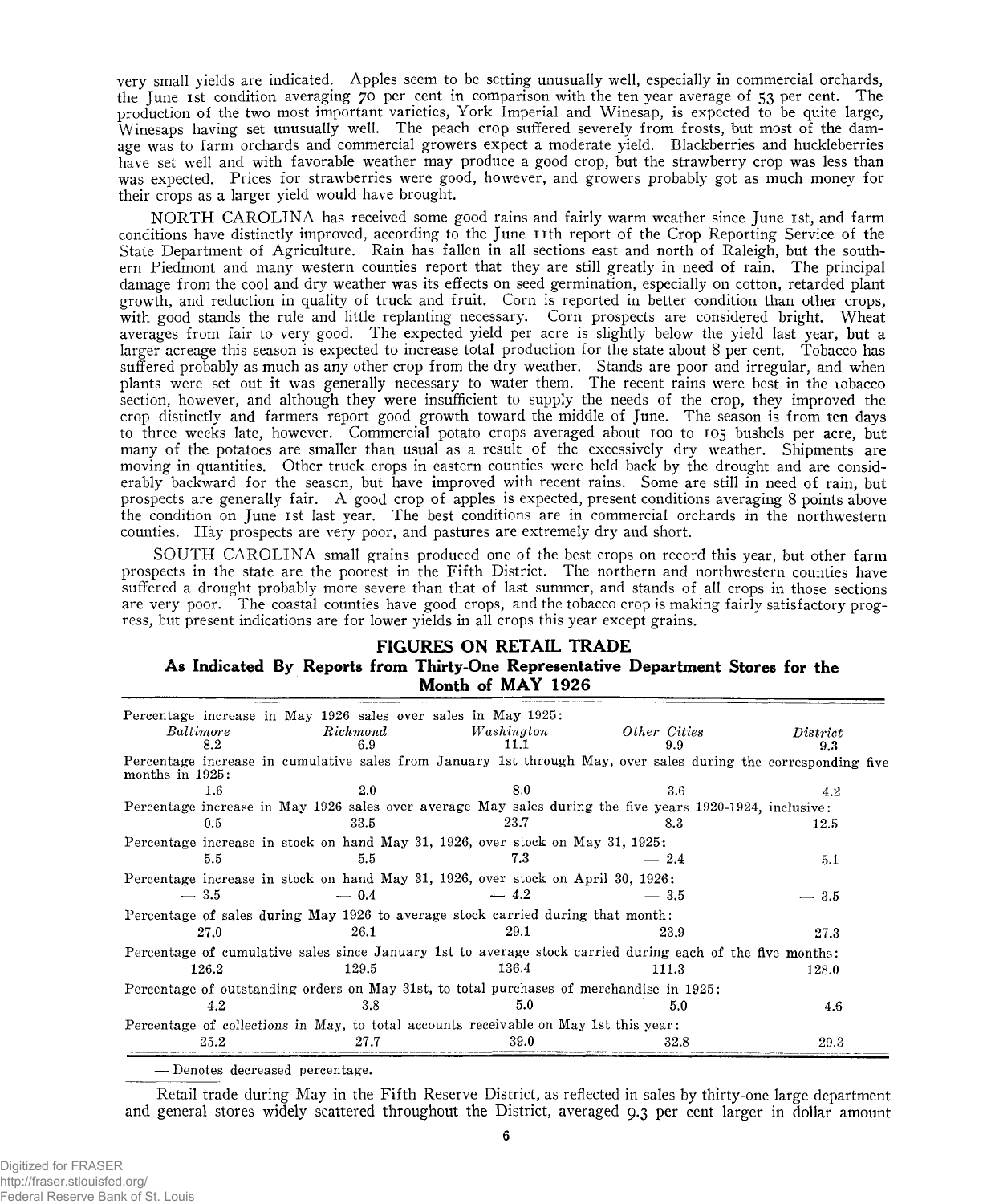than sales made by the same stores in May 1925, twenty-three of the thirty-one stores reporting higher figures this year. Cumulative sales during the five elapsed months of 1926 exceeded sales during the corresponding period last year by 4.2 per cent, and May 1926 sales were 12.5 per cent greater than average May sales during the five years 1920-1924, inclusive.

Stocks of merchandise on the shelves of the reporting stores declined 3.5 per cent between April 30th and May 31st, but on the latter date averaged 5.1 per cent larger than on May 31, 1925. The percentage of sales to average stocks carried during May was 27.3 per cent, and the percentage of total sales since January 1st to average stock carried during each of the five months was 128.0 per cent, indicating an annual turnover rate of 3.07 times, almost exactly the same figure attained during the corresponding period of 1925.

May collections were slower than those of April, but were slightly better than in May last year. The percentage of collections in May 1926 to outstanding receivables on May 1st was 29.3 per cent, compared with 31.1 per cent of outstanding receivables collected during April this year and 29.2 per cent collected in May 1925.

#### **WHOLESALE TRADE, MAY 1926\_\_\_\_\_\_\_\_ \_\_\_\_\_\_\_\_\_\_\_\_\_\_\_\_\_\_\_\_**

| Percentage increase in sales in May 1926, compared with sales in May 1925:<br>36 Groceries<br>$-0.7$                     | $14$ $Dry$ Goods<br>10.8       | 11 Shoes<br>18.0 | 18 Hardware<br>7.6 | 5 Furniture<br>0.8 | 13 Drugs<br>$-0.1$ |
|--------------------------------------------------------------------------------------------------------------------------|--------------------------------|------------------|--------------------|--------------------|--------------------|
| Percentage increase in sales in May 1926, compared with sales in April, 1926:<br>$-0.8$                                  | $-2.4$                         | 2.2              | $-0.1$             | 13.8               | $-5.2$             |
| Percentage increase in sales from Jan. 1, 1926, through May, compared with sales during the same five months<br>in 1925: |                                |                  |                    |                    |                    |
| $-1.4$                                                                                                                   | $-1.5$                         | 6.0              | $-1.8$             | $-3.0$             | 4.3                |
| Percentage increase in stock on May 31, 1926, compared with stock on May 31, 1925:                                       | $3.9(10)$ $-18.2(6)$ $-1.3(5)$ |                  | 0.01(6)            | $- - - + - -$      | $- - - -$          |
| Percentage increase in stock on May 31, 1926, compared with stock on April 30, 1926:                                     |                                |                  |                    |                    |                    |
|                                                                                                                          | $-4.3(10)$ $-8.9(6)$           |                  | $4.0(5)$ $-5.6(6)$ | .                  |                    |
| Percentage of collections in May to total accounts receivable on May 1, 1926:<br>67.5(22)                                | 32.7(9)                        | 33.1(9)          | 33.3 (13)          | 44.3(3)            | 56.7(9)            |

**— Denotes decreased percentage.**

**NOTE: The number of firms reporting stock and collection data in each group is shown immediately following the percentages.**

Ninety-seven wholesale firms in six important lines of trade reported on their May business. Increased sales during the month in comparison with sales during May 1925 were shown in dry goods, shoes, hardware and furniture, but sales of groceries and drugs were slightly below sales during the corresponding month last year. In comparison with sales made in April this year, May sales gained in shoes and furniture, but declined in groceries, dry goods, hardware and drugs. Total sales since January 1st were larger in shoes and drugs than during the corresponding five months in 1925, but grocery, dry goods, hardware and furniture sales were smaller this year than last.

Stocks on hand increased in shoes during May, but declined in groceries, dry goods and hardware. On May 31st, stocks in grocery and hardware lines were larger than a year ago, but stocks of dry goods and shoes were smaller.

Collections during May were slower than in April in all lines except groceries. The percentage of collections during May to outstanding receivables on the first of the month naturally varied widely between the several lines, ranging from 67.5 per cent in groceries down in the order named through drugs, furniture, hardware and shoes to dry goods, which averaged 32.7 per cent.

**(Compiled June 21, 1926)**